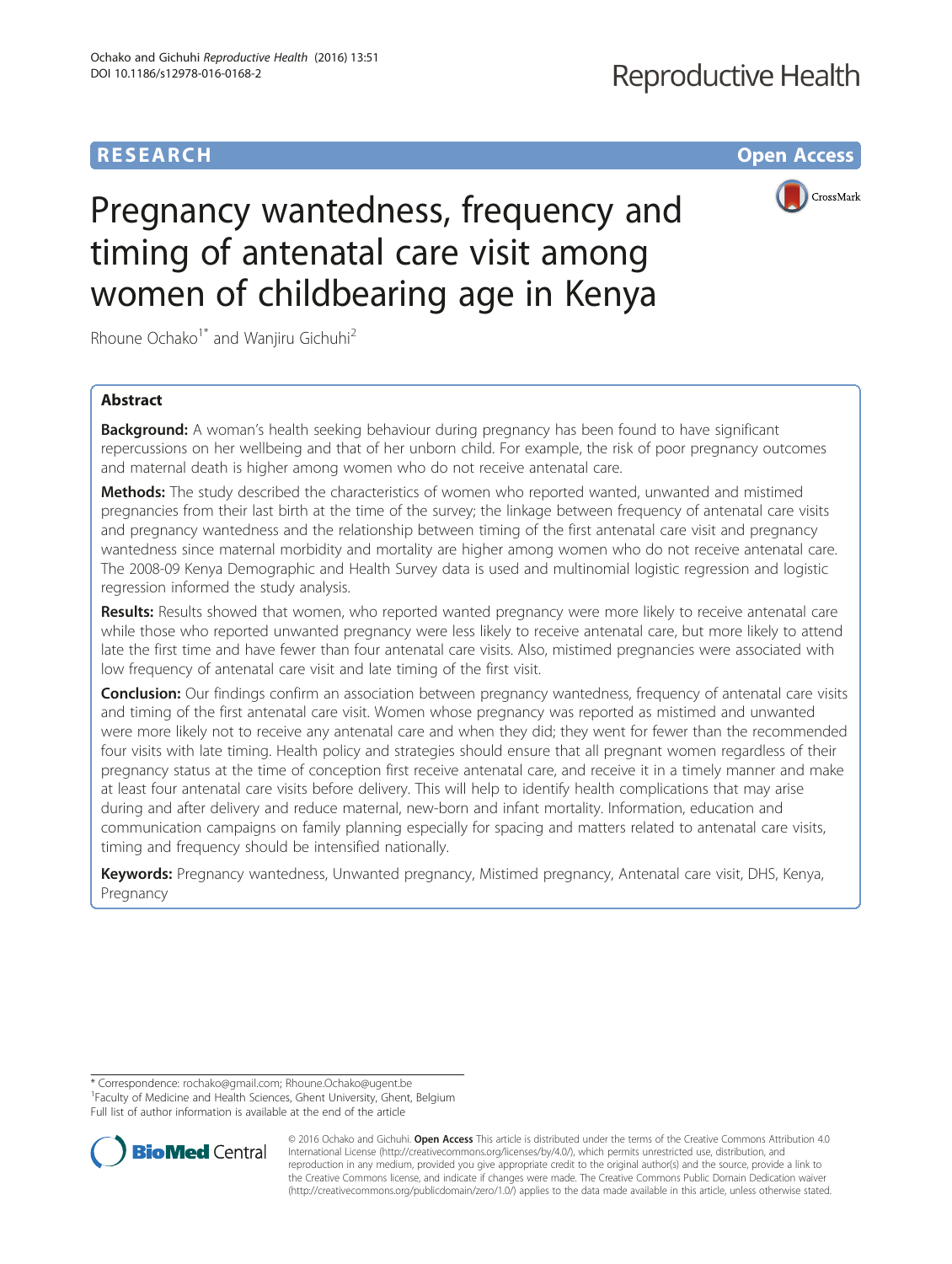## Background

A woman's health seeking behaviour during pregnancy has been found to have significant repercussions on her wellbeing and that of her unborn child [[1\]](#page-6-0). For example, the risk of poor pregnancy outcomes and maternal death is higher among women who do not receive antenatal care (ANC). In many developing countries, women do not attend antenatal care clinics regularly thus missing out on important components of prenatal care such as, health education, screening and diagnosis, treatment and referral. During prenatal care, women at risk of developing complications are identified, where possible interventions are put in place to prevent the development of risks, pre-existing conditions and any complications that arise are also treated. When these are done, the risk of maternal morbidity and mortality are reduced [\[2](#page-6-0)]. Monthly antenatal care visits are commended for the first 7 months, thereafter fortnightly during the eighth month and weekly during the last month to delivery [[3](#page-7-0)– [5\]](#page-7-0). WHO (2010) established that essential interventions can be provided over four visits at specified intervals, at least for healthy women with no underlying medical problems. Consequently, WHO defined a new model of ANC based on four goal-oriented visits, that is, what is done in each visits [[6\]](#page-7-0). On the four goal-oriented visits, UNFPA in 2004 explained that the first visit which is expected to screen and treat anaemia, syphilis, screen for risk factors and medical conditions that can be best dealt with in early pregnancy and initiate prophylaxis if required (for example, for anaemia and malaria) is recommended to be held by the end of fourth month. The second, third and fourth visits are scheduled at 24–28, 32 and 36 weeks, respectively [[7\]](#page-7-0).

Chuma and Thomas (2013) lament that only a minority of pregnant women (36.1 %) make the required minimum of four ANC visits in public health facilities in Kenya [[8\]](#page-7-0). This implies that majority of women in Kenya are unlikely to get the essential interventions that can be provided over four visits at specified intervals. Kenya National Bureau of Statistics (KNBS) and ICF Macro in 2010 promulgated that Kenya vision 2030 social strategy emphasises the need to improve the overall livelihoods of Kenyans. In the area of maternal health, vision 2030 aims at shifting the health bill from curative to preventive care with special attention being paid to lowering infant and maternal mortality ratios. However, it has been established that women in Kenya do not attend antenatal care clinics regularly, and the country is lagging behind in interventions which should lower infant and maternal mortality [\[9\]](#page-7-0).

The World Health Organization estimates that about 580,000 women aged 15–49 years die each year from pregnancy related causes with a high proportion of these deaths in sub-Saharan Africa. These deaths are preventable with adequate use of maternal health services [\[10\]](#page-7-0). Kenya is not left out in this problem, according to the 2008-09 Kenya Demographic and Health Survey (KDHS) Maternal Mortality Ratio (MMR) was 488 deaths per 100,000 livebirths an increase from 444 deaths per 100,000 live births as reported by the 2003 KDHS [\[9, 11](#page-7-0)]. Estimates elsewhere put the figure at 1000 deaths per 100,000 live births, representing a 1 in 25 lifetime risk of dying from a maternalrelated cause [\[12](#page-7-0)]. Although overall use of antenatal care services is reported as high, they are characterised by few visits timed late into pregnancy [\[13\]](#page-7-0).

Sub-Saharan Africa is grappling with the burden of mistimed and unwanted pregnancy. Pregnancies that were unwanted at the time of conception are associated with a late start of antenatal care and less frequent visits compared to pregnancies that were wanted [[14](#page-7-0)–[16](#page-7-0)]. Similarly, use of antenatal care for mistimed pregnancies is lower on average [[14](#page-7-0), [15](#page-7-0)]. Mistimed and unwanted pregnancies have higher chances of resulting into unsafe abortions which may lead to higher maternal morbidity and mortality [[14\]](#page-7-0). A pregnancy is considered unwanted when the woman does not want to have any other child at the time of that pregnancy, while a pregnancy is classified as mistimed if the woman did not want it at the time it occurred but at a later date/time [[17, 18](#page-7-0)]. Mumah et al. (2014) posit that over 40 % of pregnancies in Kenya are unintended; that is either mistimed or unwanted. The high number of unplanned pregnancies stems largely from an unmet need for contraceptives, for instance, Kenya National Bureau of Statistics (KNBS), ICF Macro (2010) postulates that one in four married women in Kenya have an unmet need and the national modern contraceptive prevalence rate is estimated at 39 % [\[9](#page-7-0), [19](#page-7-0)].

Women whose pregnancies are mistimed or unwanted may be reluctant to initiate antenatal care in the hope that the pregnancy will disappear or in attempts to conceal it. They are therefore less likely to seek antenatal care and when they do, report a late timing of the first antenatal care visit  $[20-22]$  $[20-22]$  $[20-22]$  $[20-22]$  $[20-22]$ . A Study by Dutta *et al* in 2015 show that the risk of experiencing mistimed pregnancy decreases if the woman has higher education. They also found the likelihood of unwanted pregnancy decreases among those women having higher education [[23\]](#page-7-0). Denise et al. in 2004 found that the likelihood of having an unwanted rather than mistimed pregnancy was elevated for women 35 or older (relative risk, 2.3) and was reduced for those younger than 25 (0.8) [\[24\]](#page-7-0). Yet another Study by Exavery et al in 2014 revealed that young age (<20 years), and single marital status were significant predictors of both mistimed and unwanted pregnancies [\[25](#page-7-0)]. They further established that lack of inter-partner communication about family planning increased the risk of mistimed pregnancy significantly. Thus, mistimed or unwanted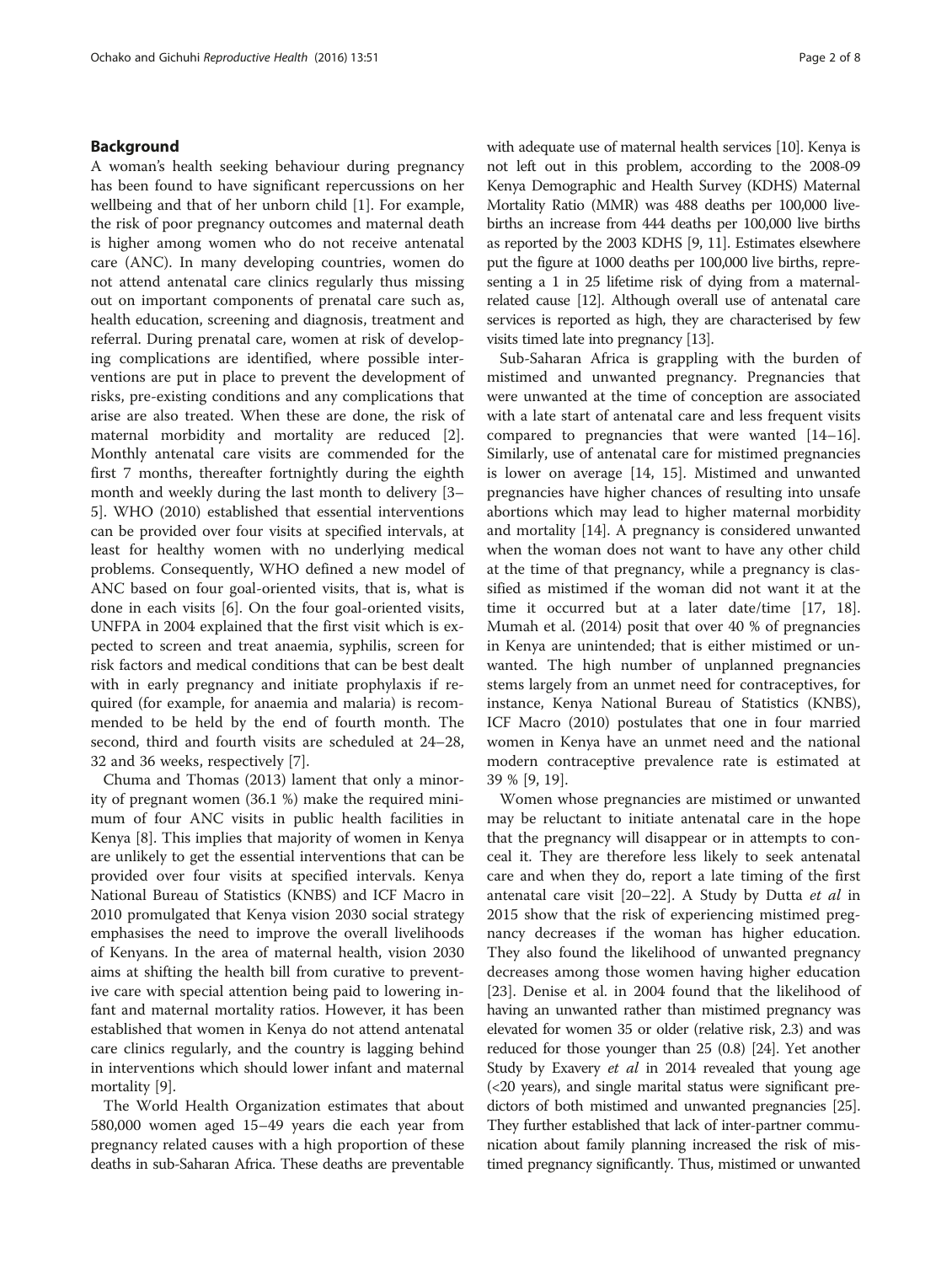pregnancy is clearly a public health issue, a gender issue, and a population issue; effectively addressing such a problem will result in multidimensional improvements for Kenyan women and Kenya as a whole.

The current study seeks to describe the characteristics of women who report mistimed or unwanted pregnancies from their last birth at the time of the survey using the 2008-09 Kenya Demographic and Health Survey (KDHS). This study seeks to answer the following objectives;

- i. To describe the characteristics of women who report wanted, mistimed and unwanted pregnancies
- ii. To determine the linkage between frequency of antenatal care visits and pregnancy wantedness
- iii. To establish the relationship between early timing of the first ANC visit and pregnancy wantedness

## **Methods**

## Source of data

This study used data from the 2008-09 Kenya DHS which is a nationally representative survey of 8444 women aged 15–49. The study used information from the individual women's questionnaire. Measurement of pregnancy wantedness is based on questions about the desirability of recent pregnancies reported. The question asked to women was as follows "At the time you became pregnant with (NAME), did you want to become pregnant then, did you want to wait until later, or did you not want to have another (more) children at all?", the response was classified into three categories, wanted then, wanted no more and wanted later. This study was limited to the responses of 4014 women given the most recent birth of each woman aged 15–49 years at the time of the last birth. Information on the most recent births was used as it was assumed that the woman could vividly remember events during pregnancy.

#### Study variables

The dependent variables included timing of the first ANC visit, and frequency of ANC visits. The first dependent variable, timing of first ANC visit was grouped as "None" for women who did not receive ANC; "Late" for women who received the first ANC visit either in the second or third trimester; or "Early" for women who received the first ANC visit in the first trimester. The second dependent variable, frequency of ANC visits was a count variable, grouped as a bivariate variable; 4 or more visits, or less than 4 visits/no ANC. The primary independent variable was pregnancy wantedness and socio-economic and demographic variables of interest in the study were education, household wealth, place of residence, ethnicity, parity, preceding birth interval, maternal age, working status and marital status.

#### Methods of analysis

The methods of analysis used were multinomial logistic regression and linear regression. Data analysis was carried out using STATA v.14, where descriptive statistics were used to provide sample characteristics. The first outcome variable, timing of the first ANC visit was analysed using bivariate and multinomial logistic regression since it was a three outcome variable coded as none, late and early. We fit one model to predict the linkage between pregnancy wantedness and timing for the first ANC visit in the presence of other explanatory variables. The second outcome variable, frequency of antenatal care visits is analysed using bivariate and multivariate logistic regression to determine the relationship with pregnancy wantedness in the presence of other explanatory variables.

## Results

#### Characteristics of study population

Table [1](#page-3-0) showed the descriptive analyses of a sample of 4014 women aged 15–49. Slightly more than half of the women (58 %) had wanted pregnancies while 24 % and 18 % had mistimed and unwanted pregnancies, respectively. About 73 % were rural residents while 56 % had primary education with the rest, 18 % and 25 % reporting no education and at least secondary education, respectively. Only 14 % of the women attended their first ANC visit in the first trimester and only 46 % made the recommended four ANC visits.

With regard to region of residence, 8 % of the women were each from Nairobi and North Eastern 10 % from Central, 13 % each were from Eastern and Western, while 17 % and 18 % were from Rift Valley and Nyanza, respectively. Majority of the women (45 %) were aged 25–34 years and the rest 35 % and 20 % were aged 15– 24 and 35–49 years respectively. Majority of the women were currently married (82 %), half (51 %) had 2 and 4 children and 18 % had a preceding birth interval of less than 25 months.

### Association with timing of the first ANC visit

Bivariate results presented in Table [2](#page-4-0) (Col. 1 and 2) show that women with unwanted pregnancies were more likely not to receive ANC ( $p < 0.001$  in Col.1) and when they did, the visits were late  $(p < 0.05$  in Col.2). Considering region of residence, Women from Rift Valley were (2.6 times,  $p < 0.05$  in Col.1) and North Eastern (13.4 times,  $p < 0.001$  in Col.1) more likely not to receive ANC compared to their counterparts from Nairobi. On the other hand, women from Central, Coast and Eastern were more likely to receive ANC late  $(p < 0.05$  in Col.2) compared to women from Nairobi. Compared to rural women, urban women were less likely not to receive ANC ( $p < 0.001$  in Col.1), similarly, they were less likely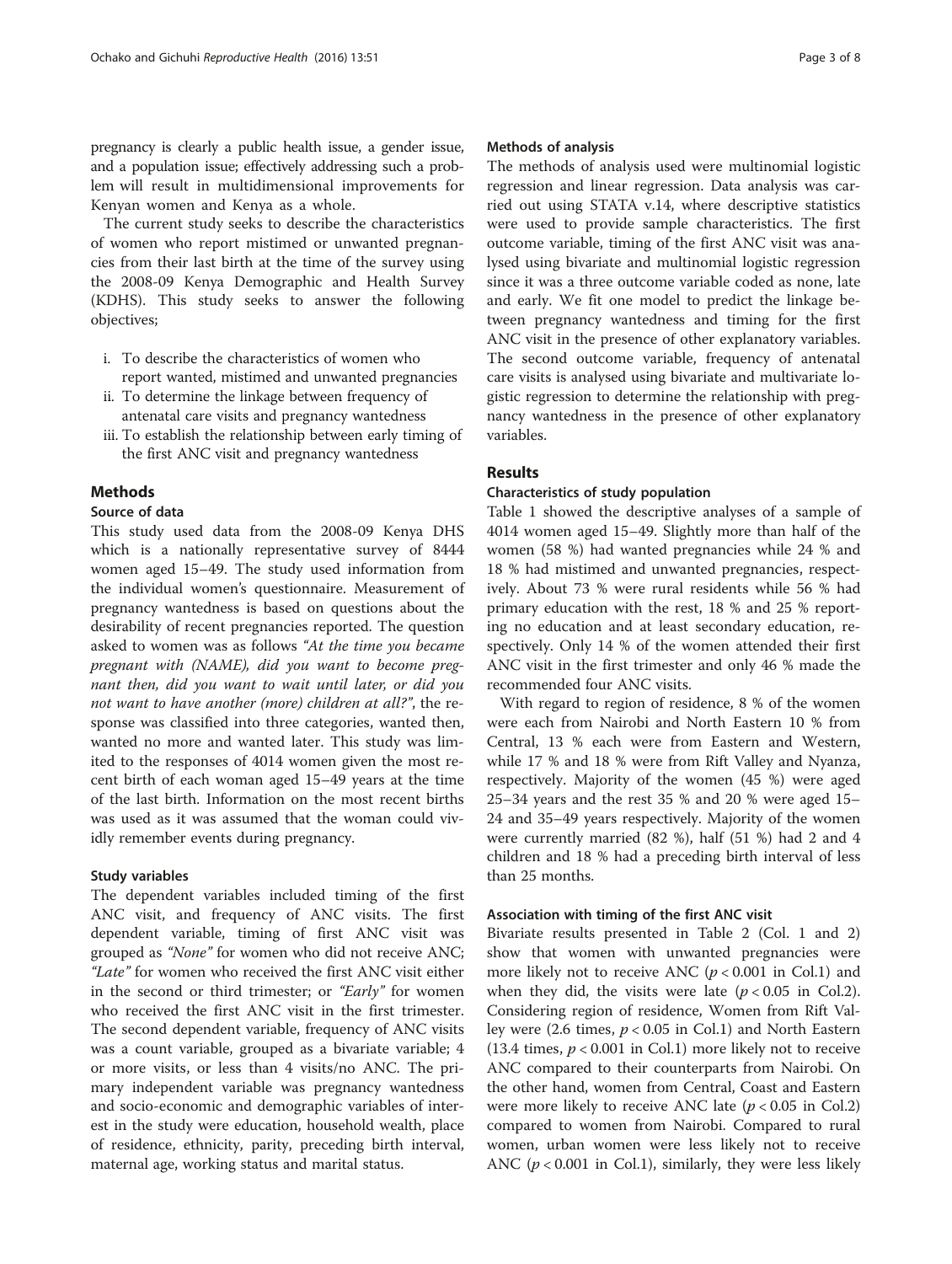<span id="page-3-0"></span>

| Characteristics      | %    | Number of cases |
|----------------------|------|-----------------|
| Timing of first ANC  |      |                 |
| None                 | 11.1 | 445             |
| Late                 | 75.0 | 3011            |
| Early                | 13.9 | 558             |
| Frequency of ANC     |      |                 |
| None                 | 11.1 | 445             |
| $1-3$ visits         | 43.3 | 1740            |
| 4+ visits            | 45.6 | 1829            |
| Pregnancy wantedness |      |                 |
| Wanted               | 58.3 | 2341            |
| Mistimed             | 24.0 | 964             |
| Unwanted             | 17.7 | 709             |
| Region               |      |                 |
| Nairobi              | 8.2  | 328             |
| Central              | 9.8  | 393             |
| Coast                | 14.3 | 574             |
| Eastern              | 12.9 | 517             |
| Nyanza               | 17.6 | 708             |
| Rift Valley          | 17.0 | 683             |
| Western              | 12.6 | 504             |
| North Eastern        | 7.7  | 307             |
| Residence            |      |                 |
| Rural                | 73.3 | 2941            |
| Urban                | 26.7 | 1073            |
| Education            |      |                 |
| None                 | 18.4 | 739             |
| Primary              | 56.2 | 2257            |
| Secondary or higher  | 25.4 | 1018            |
| Household wealth     |      |                 |
| Poor                 | 40.9 | 1641            |
| Medium               | 32.6 | 1309            |
| Rich                 | 26.5 | 1064            |
| Marital status       |      |                 |
| Never married        | 8.6  | 347             |
| Currently married    | 82.3 | 3305            |
| Formerly married     | 9.1  | 362             |
| Age                  |      |                 |
| $15 - 24$            | 34.8 | 1397            |
| $25 - 34$            | 45.1 | 1811            |
| $35 - 49$            | 20.1 | 806             |
| Parity               |      |                 |
| 1                    | 21.8 | 878             |

Table 1 Percentage distribution of variables in the sample included in the analysis, women, 15–49, Kenya 2008/09 [Unweighted] (Continued)

| $2 - 4$                  | 50.5  | 2026 |
|--------------------------|-------|------|
| 5 and above              | 27.7  | 1110 |
| Working status           |       |      |
| No                       | 43.9  | 1762 |
| Yes                      | 56.1  | 2252 |
| Preceding birth interval |       |      |
| First borns              | 21.8  | 878  |
| Less than 25 months      | 18.0  | 721  |
| $25-36$ months           | 24.2  | 972  |
| $37+$ months             | 36.0  | 1443 |
| Total (N)                | 100.0 | 4014 |

 $(p < 0.01$  in Col. 2) to receive ANC late. As expected, women with no education were 3.7 times  $(p < 0.001)$ more likely not to receive ANC compared to those with primary education. Women with at least secondary education were less likely not to receive ANC  $(p < 0.001$  in Col.1), likewise, they were less likely to receive it late  $(p < 0.01$  in Col.1 and 2). Older women, 35–49 years, were more likely  $(p < 0.01)$  not to receive ANC compared to their younger counterparts aged less than 25 years.

Considering wealth status of a household, those from medium and high wealth households were less likely  $(p < 0.001$  in Col.1) not to receive ANC than those from poor households. Women with 4 or more children were more likely not to receive ANC than those who had one child.

## Determinants of timing of the first antenatal care visit

Table [2](#page-4-0), Panel B (Col.3 and 4) provide odds ratio based on multinomial logistic regression analysis, for timing of the first antenatal care visit among women, 15–49 years. This model confirms what was observed in the bivariate model where women with unwanted pregnancy remained more likely not to receive ANC ( $p < 0.05$  in Col.3) compared to those who reported their pregnancy as wanted/ timed. As expected, women with no education were more likely not to receive ANC ( $p < 0.01$  in Col.3) while those with at least secondary education were less likely not to receive ANC  $(p < 0.01$  in Col.3) compared to those with primary education. Women from middle and rich households were less likely not to receive ANC ( $p < 0.05$ ). On the other hand, women from rich households were less likely not to receive ANC late  $(p < 0.01$  in Col.4) compared to those from poor households. Never married women ( $p < 0.001$ ) were 4.3 times more likely not to receive ANC while those aged  $25-34$  years ( $p < 0.05$ ) were less likely not to receive ANC compared to those under 25 years. Women with 4 children and above were more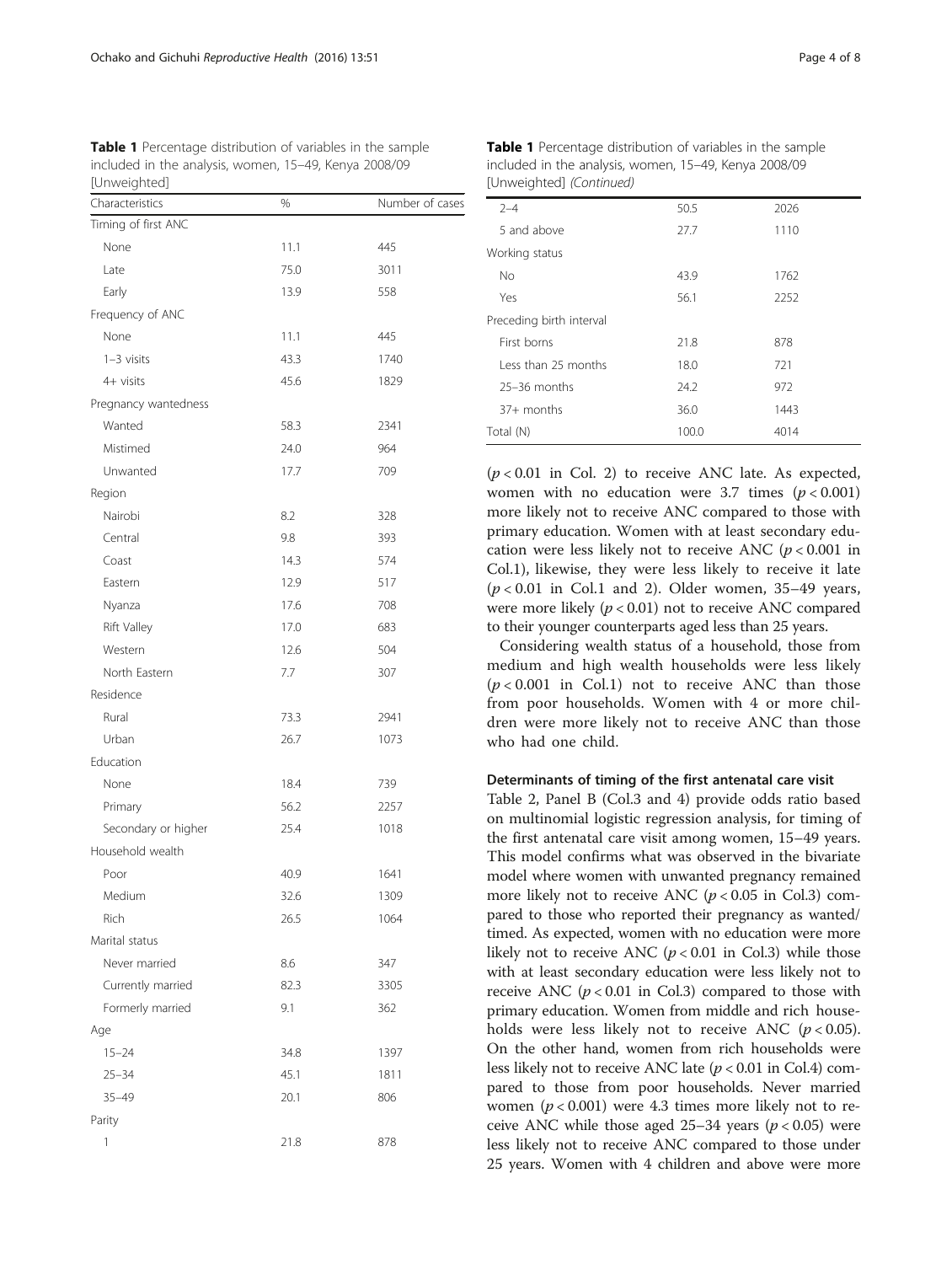|                          | Panel A: Bivariate |                  | Panel B: Multivariate |                  |
|--------------------------|--------------------|------------------|-----------------------|------------------|
|                          | None vs<br>Early   | Late vs<br>Early | None vs<br>Early      | Late vs<br>Early |
|                          | Col. 1             | Col. 2           | Col. 3                | Col. 4           |
| Pregnancy wantedness     |                    |                  |                       |                  |
| Wanted                   | 1.00               | 1.00             | 1.00                  | 1.00             |
| Mistimed                 | 1.06               | 1.30             | 1.02                  | 1.15             |
| Unwanted                 | $2.45***$          | $1.46*$          | $1.75*$               | 1.11             |
| Region                   |                    |                  |                       |                  |
| Central                  | 2.22               | $2.04*$          | 0.98                  | 1.57             |
| Coast                    | 1.98               | $1.78*$          | 0.36                  | 1.26             |
| Eastern                  | 2.10               | $1.79*$          | 0.46                  | 1.01             |
| Nyanza                   | 2.11               | 0.72             | 0.57                  | 0.97             |
| <b>Rift Valley</b>       | $2.60*$            | 0.38             | 0.45                  | 0.80             |
| Western                  | 2.42               | 1.70             | 0.58                  | 0.88             |
| North Eastern            | $13.41***$         | 2.02             | 1.30                  | 1.24             |
| Residence                |                    |                  |                       |                  |
| Rural                    | 1.00               | 1.00             | 1.00                  | 1.00             |
| Urban                    | $0.26***$          | $0.61**$         | 0.54                  | 1.10             |
| Education                |                    |                  |                       |                  |
| Primary                  | 1.00               | 1.00             | 1.00                  | 1.00             |
| None                     | 3.69***            | 0.82             | $3.02$ **             | 0.63             |
| Secondary or higher      | $0.31***$          | 0.57             | $0.47***$             | 0.76             |
| Household wealth         |                    |                  |                       |                  |
| Poor                     | 1.00               | 1.00             | 1.00                  | 1.00             |
| Medium                   | $0.37***$          | 0.80             | $0.57*$               | 0.77             |
| Rich                     | $0.16***$          | $0.41***$        | $0.42*$               | $0.43**$         |
| Marital status           |                    |                  |                       |                  |
| Currently married        | 1.00               | 1.00             | 1.00                  | 1.00             |
| Never married            | $2.25*$            | 1.19             | $4.33***$             | 1.43             |
| Formerly married         | 1.41               | 1.09             | 1.26                  | 1.05             |
| Age                      |                    |                  |                       |                  |
| $15 - 24$                | 1.00               | 1.00             | 1.00                  | 1.00             |
| $25 - 34$                | 0.77               | 0.97             | $0.60*$               | 0.94             |
| $35 - 49$                | $2.03***$          | 1.15             | 0.75                  | 0.83             |
| Parity                   |                    |                  |                       |                  |
| 1                        | $1.00\,$           | 1.00             | 1.00                  | 1.00             |
| $2 - 3$                  | 1.10               | 1.11             | 1.66                  | 1.13             |
| 4 and above              | 3.81***            | $1.88***$        | $3.81**$              | $1.75*$          |
| Working status           |                    |                  |                       |                  |
| No                       | 1.00               | 1.00             | 1.00                  | 1.00             |
| Yes                      | 1.01               | 0.95             | 1.19                  | 0.93             |
| Preceding birth interval |                    |                  |                       |                  |
| 37+ months               | 1.00               | 1.00             | 1.00                  | 1.00             |

<span id="page-4-0"></span>Table 2 Odds ratio based on multinomial logistic regression analysis, of timing of the first antenatal care visit among women, 15–49, Kenya 2008/09

| Table 2 Odds ratio based on multinomial logistic regression |
|-------------------------------------------------------------|
| analysis, of timing of the first antenatal care visit among |
| women, 15–49, Kenya 2008/09 (Continued)                     |

| First borns         | 0.79 | 069       | O 71  | 085   |
|---------------------|------|-----------|-------|-------|
| Less than 25 months | 066  | $0.40***$ | 1 27  | 1 RN  |
| $25-36$ months      | 0.79 | 067       | 1 N N | 1 N N |

 $*<sub>p</sub> < .05; **<sub>p</sub> < .01$  \*\*\**p* < .001

likely not to receive ANC and when they did it was timed late.

#### Association with frequency of antenatal care visits

Table [3](#page-5-0) presents bivariate results of logistic regression of frequency of ANC among women aged 15–49 years (Col.1). The results show that women with mistimed and unwanted pregnancies were 37 % and 41 % respectively less likely to go for at least 4 ANC visits  $(p < 0.001)$ compared to those whose pregnancy was reported as wanted. Considering region of residence, women from Coast, Eastern, Nyanza, Rift Valley, Western and North Eastern were all less likely to receive at least 4 ANC visits compared to their counterparts from Nairobi. Urban women were 1.9 times ( $p < 0.001$ ) more likely to go for at least 4 ANC visits compared to their rural counterparts. Considering level of education, women with no education were less likely to go for at least 4 ANC visits while those with at least secondary education were more likely to go for 4 or more ANC visits. Women aged 25–34 years were more likely to go for 4 or more ANC visits than those less than 25 years. Additionally, those with four or more children were less likely to go for 4 or more ANC visits than those with one child. Considering the preceding birth interval, women whose interval was less than 25 months or those whose birth was the first (first born) were less likely to go for 4 or more ANC visits compared to those whose interval was 37 months and more.

## Determinants of frequency of antenatal care visits

Table [3](#page-5-0) Col. 2 provides the results of multivariate logistic regression of frequency of ANC visits among women aged 15–49 years. This model confirms that women with mistimed (27 %) and unwanted pregnancy (31 %) were less likely ( $p < 0.01$  in Col.2) to receive 4 or more ANC visits than those whose pregnancies were wanted. Women from Nyanza and Western were 35 % less likely to receive 4 or more ANC visits than their Nairobi counterparts. Considering household wealth, those from high wealth households were more likely to go for 4 or more ANC visits than those from poor households. As expected, women with secondary or higher education were more likely to go to 4 or more ANC visits compared to those with primary education.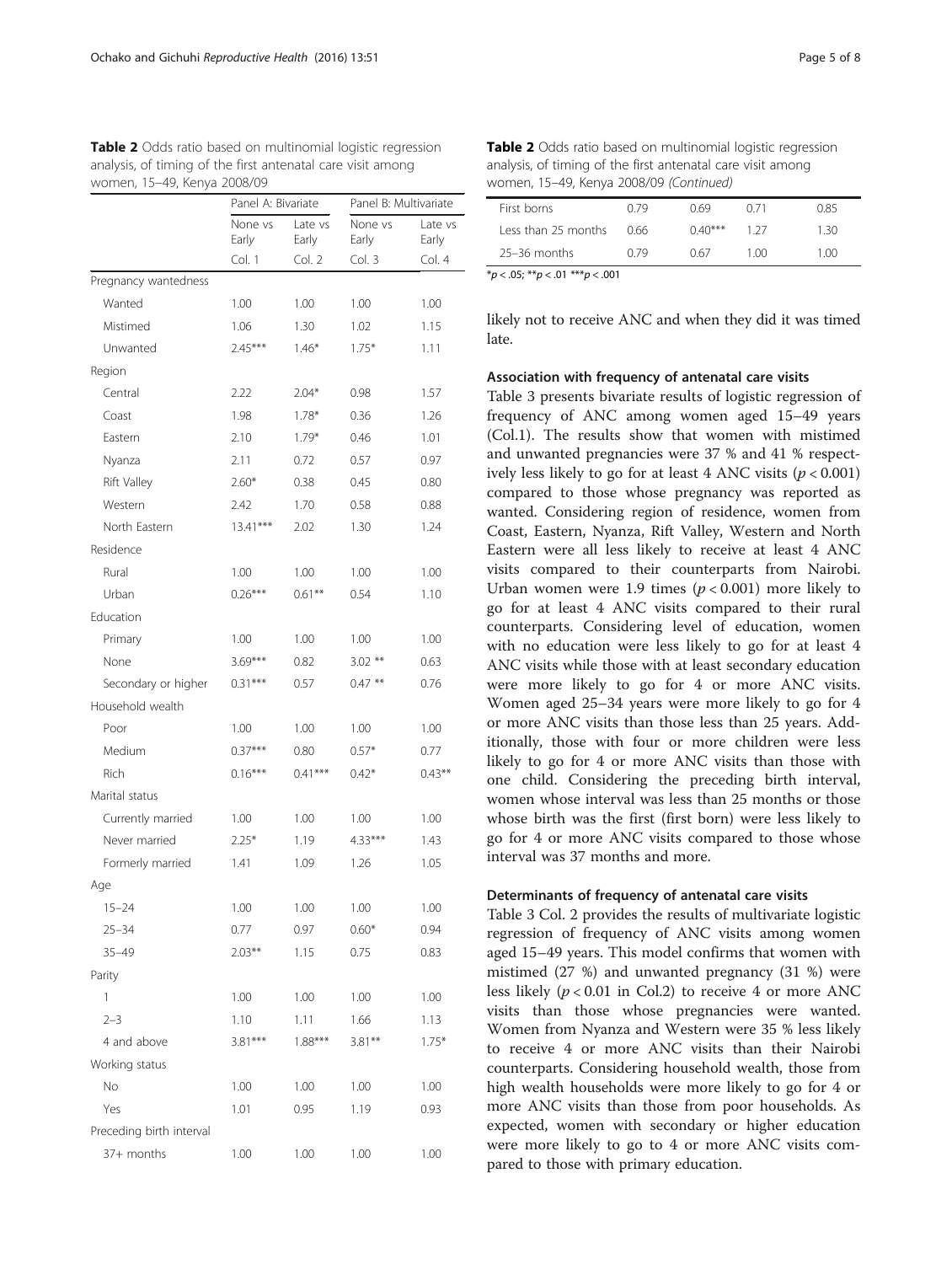<span id="page-5-0"></span>Table 3 Odds ratio of logistic regression analysis, of frequency

| of antenatal care visits among women, 15-49, Kenya 2008/09 |                   |                       |
|------------------------------------------------------------|-------------------|-----------------------|
|                                                            | Bivariate - Col.1 | Multivariate - Col. 2 |
| Pregnancy wantedness                                       |                   |                       |
| Wanted                                                     | 1.00              | 1.00                  |
| Mistimed                                                   | $0.63***$         | $0.73***$             |
| Unwanted                                                   | $0.59***$         | $0.69***$             |
| Region                                                     |                   |                       |
| Nairobi                                                    | 1.00              | 1.00                  |
| Central                                                    | 0.72              | 0.90                  |
| Coast                                                      | $0.49**$          | 0.83                  |
| Eastern                                                    | $0.48***$         | 0.81                  |
| Nyanza                                                     | $0.39***$         | $0.65*$               |
| Rift Valley                                                | $0.41***$         | 0.70                  |
| Western                                                    | $0.36***$         | $0.65*$               |
| North Eastern                                              | $0.25***$         | 0.59                  |
| Residence                                                  |                   |                       |
| Rural                                                      | 1.00              | 1.00                  |
| Urban                                                      | $1.88***$         | 0.86                  |
| Education                                                  |                   |                       |
| Primary                                                    | 1.00              | 1.00                  |
| None                                                       | $0.73*$           | 0.83                  |
| Secondary or higher                                        | $2.36***$         | $1.86***$             |
| Household wealth                                           |                   |                       |
| Poor                                                       | 1.00              | 1.00                  |
| Medium                                                     | $1.44**$          | 1.22                  |
| Rich                                                       | $2.84***$         | $1.92***$             |
| Marital status                                             |                   |                       |
| Currently married                                          | 1.00              | 1.00                  |
| Never married                                              | 0.76              | 0.73                  |
| Formerly married                                           | 0.93              | 0.96                  |
| Age                                                        |                   |                       |
| $15 - 24$                                                  | 1.00              | 1.00                  |
| 25–34                                                      | 1.36**            | 1.23                  |
| $35 - 49$                                                  | 1.08              | 1.21                  |
| Parity                                                     |                   |                       |
| 1                                                          | 1.00              | 1.00                  |
| $2 - 3$                                                    | 0.98              | 1.03                  |
| 4 and above                                                | $0.64***$         | 0.88                  |
| Working status                                             |                   |                       |
| None                                                       | 1.00              | 1.00                  |
| Yes                                                        | 1.17              | 1.08                  |
| Preceding birth interval                                   |                   |                       |
| 37+ months                                                 | 1.00              | 1.00                  |
| First borns                                                | $0.66***$         |                       |
|                                                            |                   | 0.81                  |

Table 3 Odds ratio of logistic regression analysis, of frequency of antenatal care visits among women, 15–49, Kenya 2008/09 (Continued)

| $25-36$ months<br>1.00<br>1 በ5 | Less than 25 months | $0.72*$ | 184 |  |
|--------------------------------|---------------------|---------|-----|--|
|                                |                     |         |     |  |

 $*p < .05; **p < .01***p < .001$ 

## **Discussion**

This study sought to describe the characteristics of women who reported wanted, mistimed or unwanted pregnancies, to determine the linkage between frequency of ANC and pregnancy wantedness, and to establish the relationship between early timing of the first ANC visit and pregnancy wantedness. Results in both bivariate and multivariate multinomial analysis show that women who reported wanted pregnancy were more likely to receive ANC while those who reported unwanted pregnancy were less likely to receive ANC. These finding is similar to those of Dutta et al in 2015, Exavery et al in 2014 and Denise et al. in 2004 who also report early timing for women reporting their pregnancy as wanted [[23](#page-7-0)–[25](#page-7-0)] On the other hand, women who reported mistimed pregnancies were more likely to receive late ANC while those who report wanted pregnancies were more likely to receive early ANC.

The study established that certain aspects of region of residence, place of residence, marital status, level of education, household wealth, age of the woman, parity, and preceding birth interval were all associated with frequency and timing of ANC visits. Controlling for other factors, region had a significant association with timing and frequency of ANC visits. Women from North Eastern were particularly more likely not to receive ANC compared to those from Nairobi. On the other hand, women from Coast, Eastern, Western Nyanza, Rift Valley and North Eastern were all less likely to receive 4 or more ANC visits compared to their counterparts from Nairobi.

As expected, place of residence was found to be associated with timing of the first ANC visit and receiving the service. Women living in urban areas were more likely to receive ANC and to receive early ANC service compared to their rural counterparts. Furthermore, education was found to be associated with timing of the first ANC. Women with secondary and above education were more likely to go for 4 or more ANC visits. Also, women from rich households were more likely to go for 4 or more ANC visits and to receive it early compared to those from poor households. These findings are similar to those of a study in rural Kenya that reported the advantages of more than 8 years of education to utilization of antenatal care [\[26\]](#page-7-0). Results on marital status confirmed that never married women were less likely to receive ANC as compared to those who were currently married and if they did receive, it was timed late compared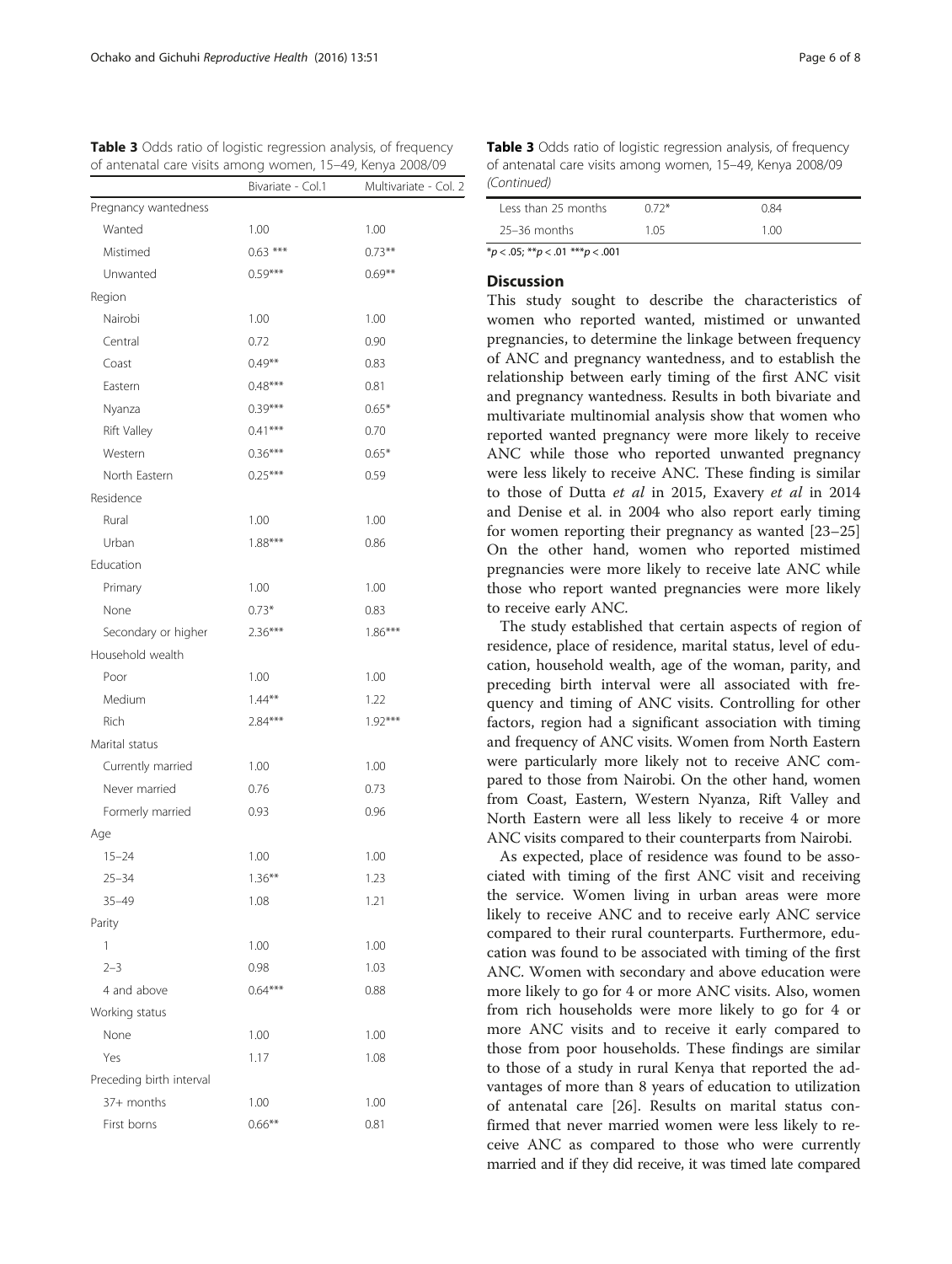<span id="page-6-0"></span>to those who were currently married. It has also been established that age was associated with receiving ANC and timing of the first visit. Older women (35–49 years) were more likely to receive no ANC as compared to younger women (15–24 years). Most of the time, younger women who are unmarried hid their pregnancy to avoid potential social implications of the pregnancy and thereby delaying initiation of antenatal care [\[27](#page-7-0)]. The results also established that parity was associated with receiving ANC and timing of the first ANC. Women with more than four children were more likely not to receive ANC and if they received any they received it late compared to those of parity one. Finally the multivariate results showed that women whose preceding birth was less than 37 months were more likely not to receive ANC and more likely to receive late care as compared to those whose preceding birth was 37 months and more.

On the other hand, the results in the logistic regression of the frequency of ANC showed that women with unwanted pregnancies were less likely to go for 4 or more ANC as compared to those with wanted pregnancies. Results showed that region of residence was related to the frequency of attending ANC. Women from North Eastern were less likely to attend more ANC visits compared to women from Nairobi. Both bivariate and multivariate results showed that women living in urban were more likely to attend more ANC visits compared to their rural counterparts. Women with secondary education were more likely to attend more ANC visits compared to those with primary education while those with no education were less likely to attend more ANC visits compared to those with primary education. Wealth status was associated with frequency of ANC visits, where women from medium and rich households were more likely to go for more ANC visits compared to those from poor households. Considering marital status, never married women were disadvantaged in terms of receiving more ANC visits compared to those who were currently married.

In regard to age, women aged 25–34 years were more likely go for more ANC visits compared to those aged 15–24 years. A study conducted in Ghana and Kenya also found younger women to be less likely to visit ANC early, most of the time, these younger women were uncertain about their pregnancy status thereby causing delays in utilisation of care [\[27\]](#page-7-0).

Higher parity women were less likely to go for more ANC visits compared to parity one women, similar results were observed among women whose birth interval was less than 37 months who were less likely to go for more ANC visits compared to those whose preceding birth interval was at least 37 months. Finally, women in employment were more likely to go for more ANC visits compared to their counterparts who were never working.

## Conclusion

The results from this study are a clear pointer on the influence of pregnancy wantedness on utilization of antenatal care services. Targeted interventions to emphasize the importance of early timing and having at least 4 ANC visits remains important to both women who report wanted and unintended (mistimed and unwanted) pregnancies. The disparities in utilization of antenatal care services at regional and residence point to the needs and vulnerability of women from these areas. The Ministry of Health should have targeted interventions in these areas to ensure disadvantaged women benefit. Additionally, this study highlights predictors of antenatal care use, thereby identifying vulnerable groups. This information is useful in developing targeted interventions that will increase utilization of reproductive health services. Targeted health policies that promote the use of antenatal care services among all pregnant women regardless of their pregnancy status at the time of conception where they receive ANC, and receive it in a timely manner and attend at least four ANC visits before delivery. This will help to identify health complications that may arise during and after delivery and to reduce maternal, new-born and infant mortality. Information, education and communication campaigns on family planning especially for spacing and matters related to ANC visits, timing and frequency should be intensified nationally.

#### Competing interests

The authors declare that they have no competing interests.

#### Authors' contributions

RO: Participated in the overall conceptualization and inception of the idea of this manuscript, with lead roles in conducting literature review, data analysis, writing the results and discussion sections. WG: assisted in conceptualization of the idea of this manuscript, writing the discussion section and reviewed the article. All authors read and approved the final manuscript.

#### Authors' information

RO is a PhD student at Ghent University in Belgium. WG has a PhD and is a lecturer at Population Studies and Research Institute (PSRI), University of Nairobi, Kenya.

#### Acknowledgements

The authors would like to thank the DHS program for making the data publicly available thereby enabling this analysis.

#### Author details

<sup>1</sup> Faculty of Medicine and Health Sciences, Ghent University, Ghent, Belgium. <sup>2</sup> Population Studies & Research Institute (PSRI), University of Nairobi, Nairobi, Kenya.

#### Received: 6 August 2015 Accepted: 22 April 2016 Published online: 04 May 2016

#### References

- 1. Kathryn K, Landry David J, Darroch Jacqueline E. Predicting maternal behaviors during pregnancy: does intention status matter? Fam Plan Perspect. 1998;30(2):79–88.
- 2. Berg J. Cynthia, prenatal care in developing counties: the World Health Organization Technical Working Group on Antenatal Care. JAMWA. 1995;50(5):182–6.